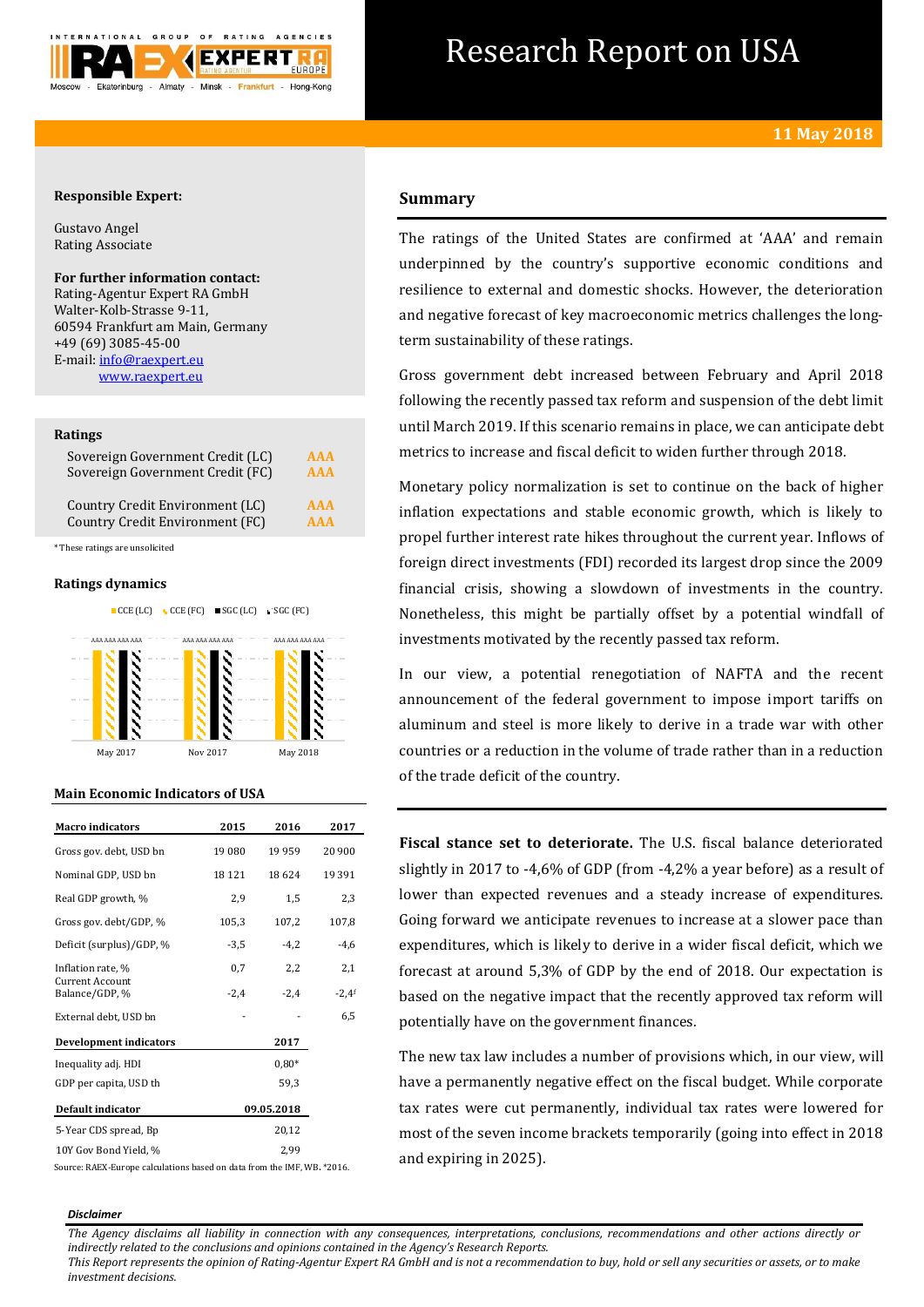





Source: RAEX-Europe calculations based on data from the U.S. Treasury

**Graph 2:** Industrial production index, 2012 = 100



**Graph 3:** U.S. FDI, % GDP



Source: RAEX-Europe calculations based on data from the WB and OECD

The cost of capital in the U.S. is already low, corporate profits are elevated and the effective tax rate paid by large corporations is well below the existing statutory rate. In this sense, we consider that lowering the corporate tax rate, without any further structural improvement, which encourages investments, will ultimately only increase the risk of higher inflation.

The only positive effect that this fiscal stimulus may have is reflected in a temporary expansion of the economy as shown by the GDP growth rate, which we forecast at around 3% by the end of 2018. However, the GDP growth rate is expected to slow down significantly in the long run driven by lower investments and uncertainty over trade. If this materializes, the country would enter the next economic downturn with an already large fiscal deficit and little room for further expansionary fiscal policies.

In 8 February 2018, about two months after the tax law was passed, Senate leaders from both parties reached a deal to raise government spending and suspend the government's debt ceiling once again until March 2019. As a result, the U.S. gross government debt increased by around USD 500 bn between February and April 2018 (see graph 1). Under such scenario, we expect government debt to increase further and reach 108% of GDP and 351% of budget revenues by the end of 2018.

**Mixed performance of macroeconomic indicators.** The U.S. economy remains resilient to external and domestic shocks and the country is still underpinned by a broad economic policy flexibility and innovative technology. However, the deterioration of some key macroeconomic metrics presents a risk for the long-term sustainability of the country's creditworthiness.

Real GDP grew by 2,3% in 2017 and we forecast it at around 3% in 2018 mainly fueled by the one-time effect of the recently introduced fiscal stimulus. In our view, the growth pace is likely to slow down to around 2% by 2020. Following these figures, the industrial production index grew steadily since October 2017 (except for January 2018), reaching a historically record of 107 in March 2018 as a result of a rebound in utilities (see graph 2). However, the percentage of the industrial capacity in use rose by 0,3% in March to the highest level in three years (78%), which suggests that it has lower room to accelerate before sparking higher inflation.

A recent source of weakness to the credit rating is evidenced by the sharp decline of the inflow of foreign investments which, coupled with an increase in outflows, pushed the net FDI to post a negative figure in 2017 for the first time since 2014 (see graph 3). Even though this might be

#### *Disclaimer*

*The Agency disclaims all liability in connection with any consequences, interpretations, conclusions, recommendations and other actions directly or indirectly related to the conclusions and opinions contained in the Agency's Research Reports.*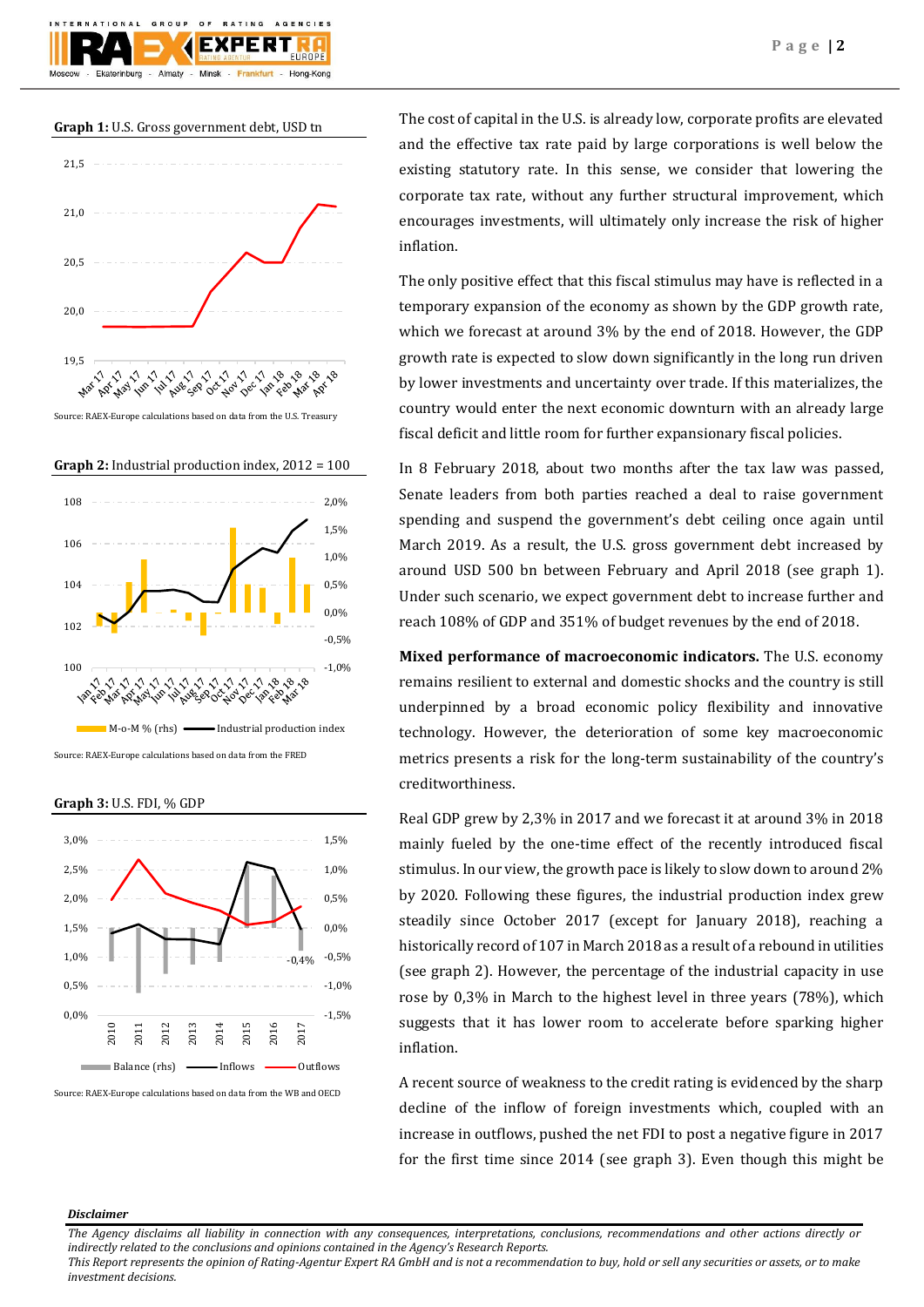

## **Graph 4:** Output gap vs. inflation & unemployment



Source: RAEX-Europe calculations based on data from the IMF

**Graph 5:** Federal funds rate corridor, %



Source: RAEX-Europe calculations based on data from the FRED

**Graph 6:** Taylor rule components



Source: RAEX-Europe calculations based on data from the IMF and FRED

partially offset by a potential windfall of investments motivated by the recently passed tax reform, there is a high risk of companies sharing the extra profits among shareholders through share buybacks or dividends.

Unemployment rate is still declining and stood at 4,4% in 2017. Going forward, we expect the unemployment rate to reduce the pace of its decline and to stabilize around 3,6% following the move of the output gap from negative to positive ground (see graph 4).

**Interest rates set to increase further.** Following the increase in inflation rates and stronger economic growth, the Federal Open Market Committee (FOMC) intensified the monetary policy normalization, as the FED funds rate corridor increased four times along 2017 and the beginning of 2018 (see graph 5). Going forward, we expect the appointment of Jerome Powell as Chairman of the Federal Reserve to intensify the hikes of interest rates along 2018 and 2019 as a result of increasing inflation and further widening of the positive output gap (see graph 6).

In our view, however, the FED currently faces different challenges, including unwinding its tremendous balance sheet without disturbing markets and increasing short-term interest rates without harming recently improved economic growth.

Alongside the ongoing normalization in the interest rate, we observed a reduction in treasuries and mortgage backed securities (MBS) in the balance sheet of the FED. Total assets recorded a steady decline since April 2017, reaching USD 4 356 bn by beginning of May 2018. We keep our expectation that if the pace of the ongoing normalization remains in place the balance sheet would decline by USD 318 bn and USD 409 bn in 2018 and 2019 respectively.

**Uncertainty over trade remains in place.** The long term trade policy of the U.S. remains unclear despite the government having taken a number of measures aiming at limiting imports and narrowing the trade balance deficit.

The renegotiation of the NAFTA agreement is moving slower than it was initially expected. However, the results of the Mexican presidential election to be held on 1 July 2018 will define the future tone of discussions on this topic. Andres Manuel Lopez Obrador (AMLO), a candidate from the coalition called *Juntos Haremos Historia* led by the left-wing party National Regeneration Movement that opposes much of Trump's foreign policies, has emerged as the contender with the highest chances of becoming the next president of Mexico. In our view, this could introduce further uncertainty over NAFTA as agreements between partner-countries may become more cumbersome.

#### *Disclaimer*

*The Agency disclaims all liability in connection with any consequences, interpretations, conclusions, recommendations and other actions directly or indirectly related to the conclusions and opinions contained in the Agency's Research Reports.*